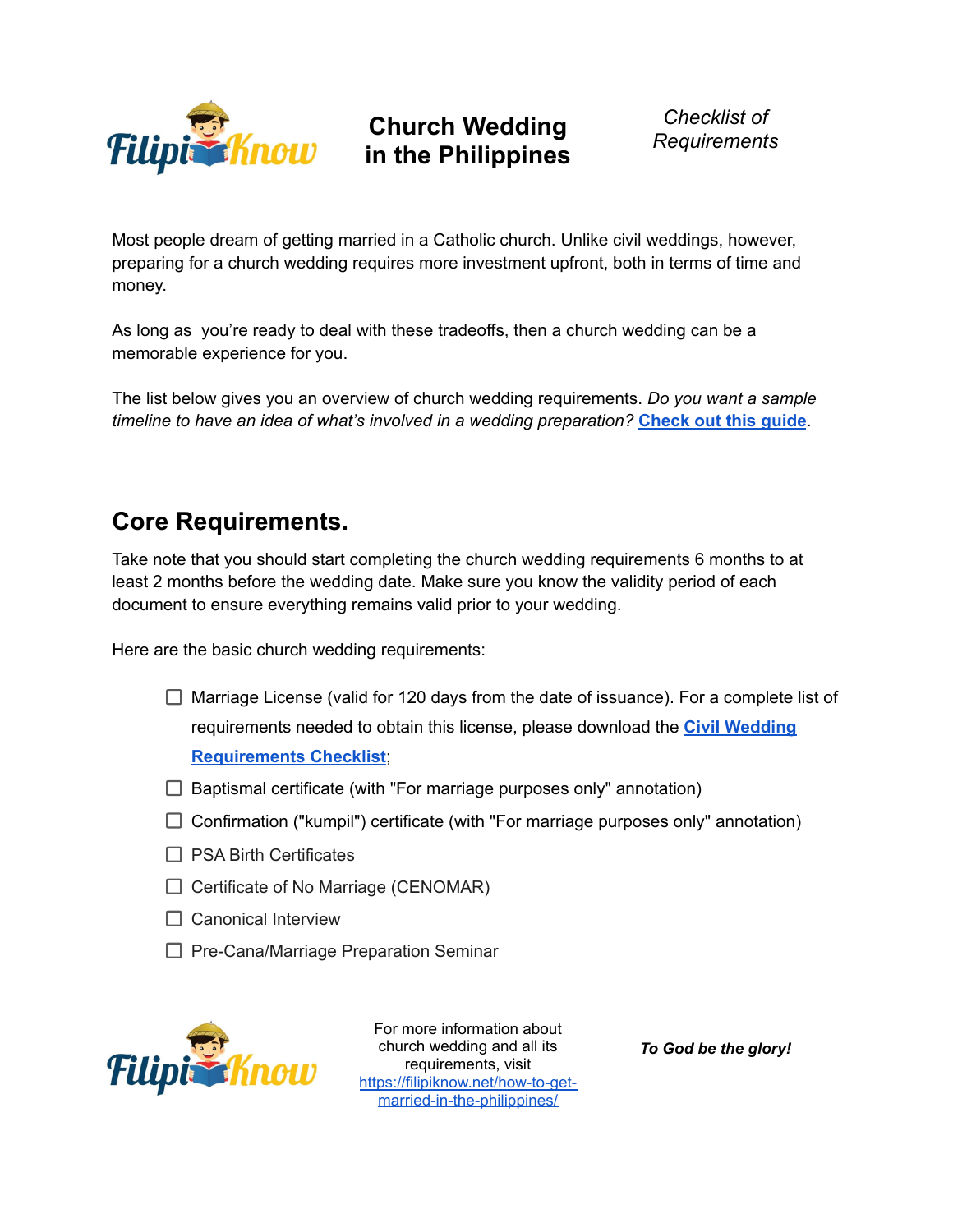

# **Church Wedding in the Philippines**

*Checklist of Requirements*

- □ Marriage Banns
- $\Box$  List of Principal Sponsors and Entourage Members
- $\Box$  Wedding Permit (if applicable)
- $\Box$  Confession (if applicable)
- $\Box$  2 x 2 ID size pictures

## **Additional requirement if the applicant is annulled.**

 $\Box$  Annulment clearance from the Archdiocese declaring the previous church wedding is null and void.

#### **Additional requirements if mixed marriage (i.e., the other party is a**

#### **non-Catholic).**

- $\Box$  Letter of Approval from the pastor or religious leader of the non-Catholic sect
- □ Clearance from the Archdiocesan Chancery Office

### **Additional requirements if the applicant is widowed.**

- □ Marriage Contract or Report of Marriage to Deceased Spouse issued by the PSA (original with 1 photocopy)
- $\Box$  Death Certificate of the deceased spouse



For more information about church wedding and all its requirements, visit [https://filipiknow.net/how-to-get](https://filipiknow.net/how-to-get-married-in-the-philippines/)[married-in-the-philippines/](https://filipiknow.net/how-to-get-married-in-the-philippines/)

*To God be the glory!*